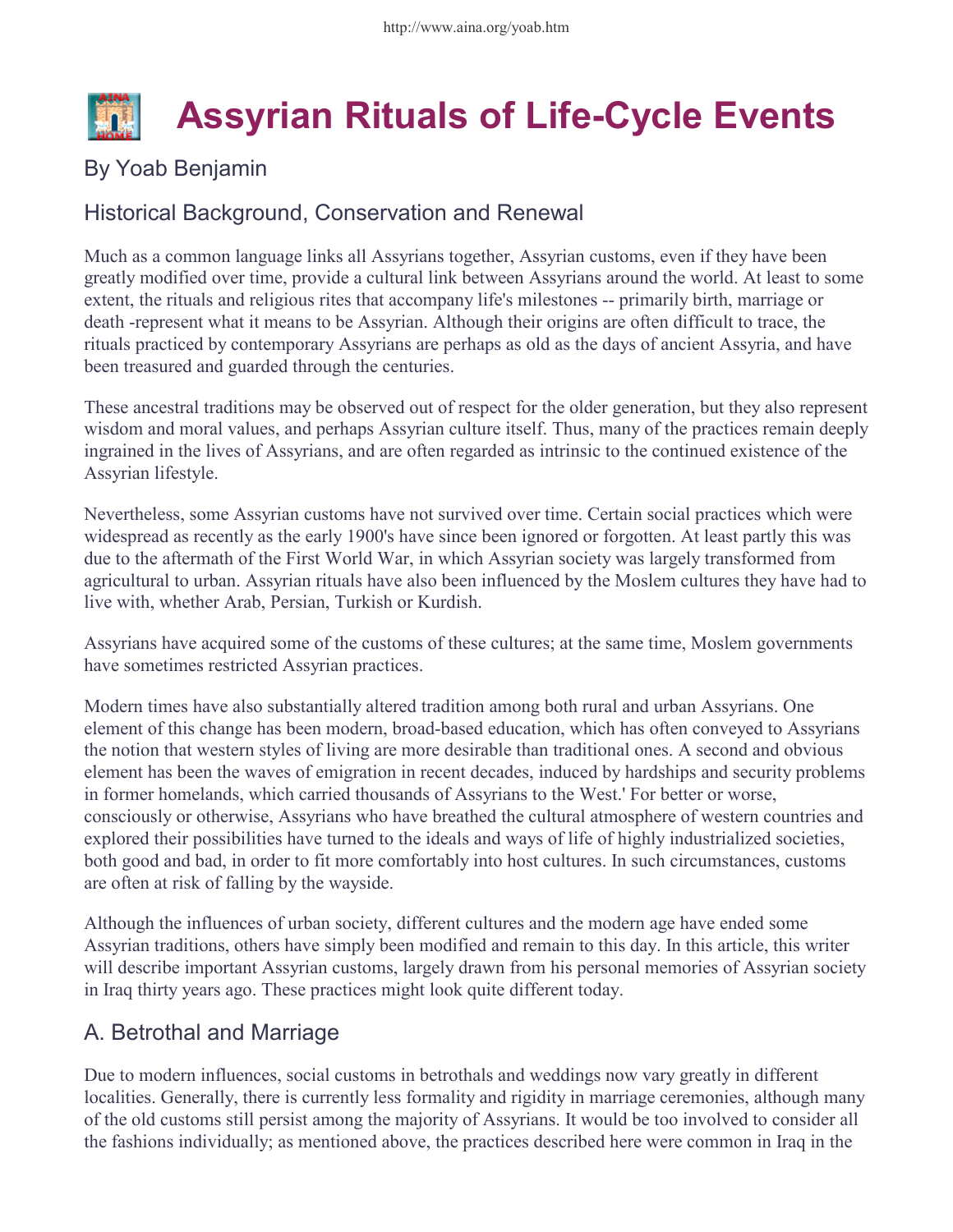1960's. However, most of these customs have been followed for generations.

Among Assyrians, marriage is viewed very seriously. It is seen as a permanent union of both families and spouses. Until a few years ago, divorce was considered a disgrace, and its occurrence was rare. Although it is much more common today, divorce is still generally frowned upon. Ideally, only a religious divorce (dulala or shraya) can terminate the agreement. In practice, it is granted by the church only as a last resort. Even then, the divorce ritual is extremely complicated.

Because of its importance, there is no room for frivolity when it comes to marriage. Pre- and extra-marital affairs are considered dishonorable and are almost unknown practices among Assyrians. Elopement (Jelawtha) against parental wishes is very disreputable, and is seldom practiced. Even a public show of affection between husband and wife is frowned upon, and is considered the height of impropriety.

Since marriage is a matter of family convenience, not a private affair based on personal affection, one of the primary obligations of parents is to arrange marriages for their children. This authority lies with the head and master of the household -- the father. Church doctrine and custom give the husband (jawra) authority over his wife (bakhta), who is expected to lead a life of obedience and service; this authority often gives rise to abuses. Nevertheless, until quite recently, it has been established tradition that the father's will must be followed without question.6 Less traditional families are less strict about arranging marriages, but even in these instances the parents still play a major role in selecting the prospective mate and concluding the formalities.' Some parents choose a girl for their son and then ask for his approval.

The social position of the family of the prospective bride (chalu) is carefully scrutinized before the bridegroom's family makes a final selection. In keeping with established custom, families are eager to pick the prospective daughter-in-law (chaltha) from the same clan or tribal division. It is even more essential to pick the intended mate from the same sect of the family's religion. However, according to the rules of the so called Nestorian Church governing marriages, union within closely related lineages (first and second cousins) is not permissible, and this restriction is rigorously enforced.

In general, Assyrians favor early marriages. Less than a generation ago, it was not uncommon for a sufficiently grown-up boy (seventeen to twenty, or older), to marry a rather young girl (twelve to fifteen, though often older). Parents married their daughters off early because they were considered to be of little future value to the family. The marriageable age has been steadily rising in recent times.

Once the parents have found a girl to their liking and have agreed to seek her betrothal (talubutha) the father, accompanied by a few elderly relatives, calls on the girl's family to express his interest in formally requesting the hand of their daughter. This traditional arrangement of marriage is called the mashemetha. The son never accompanies his father during this visit. As for the girl, who is always under the direct authority of her father, she remains secluded in a room of her parents' house, and she has no voice in choosing her mate (tliba). Indeed, if the boy (yala) and the girl (brata) are not from the same village, they often do not frequent one another until the marriage ceremony itself.

When the visitors arrive, the host greets them with a decorous "paqdhu" ("welcome; come on in"), and he ushers them into his living room, where they sit on rugs. Greetings, questions into the health of both families, and ceremonious preliminary remarks are exchanged. The parties then engage in daily conversation as though this were just an ordinary visit. Finally, the momentarrives to bring up the main reason for the visit.

Avoiding a direct approach, the boy's father tries to please the head of the household by saying, "ithyekh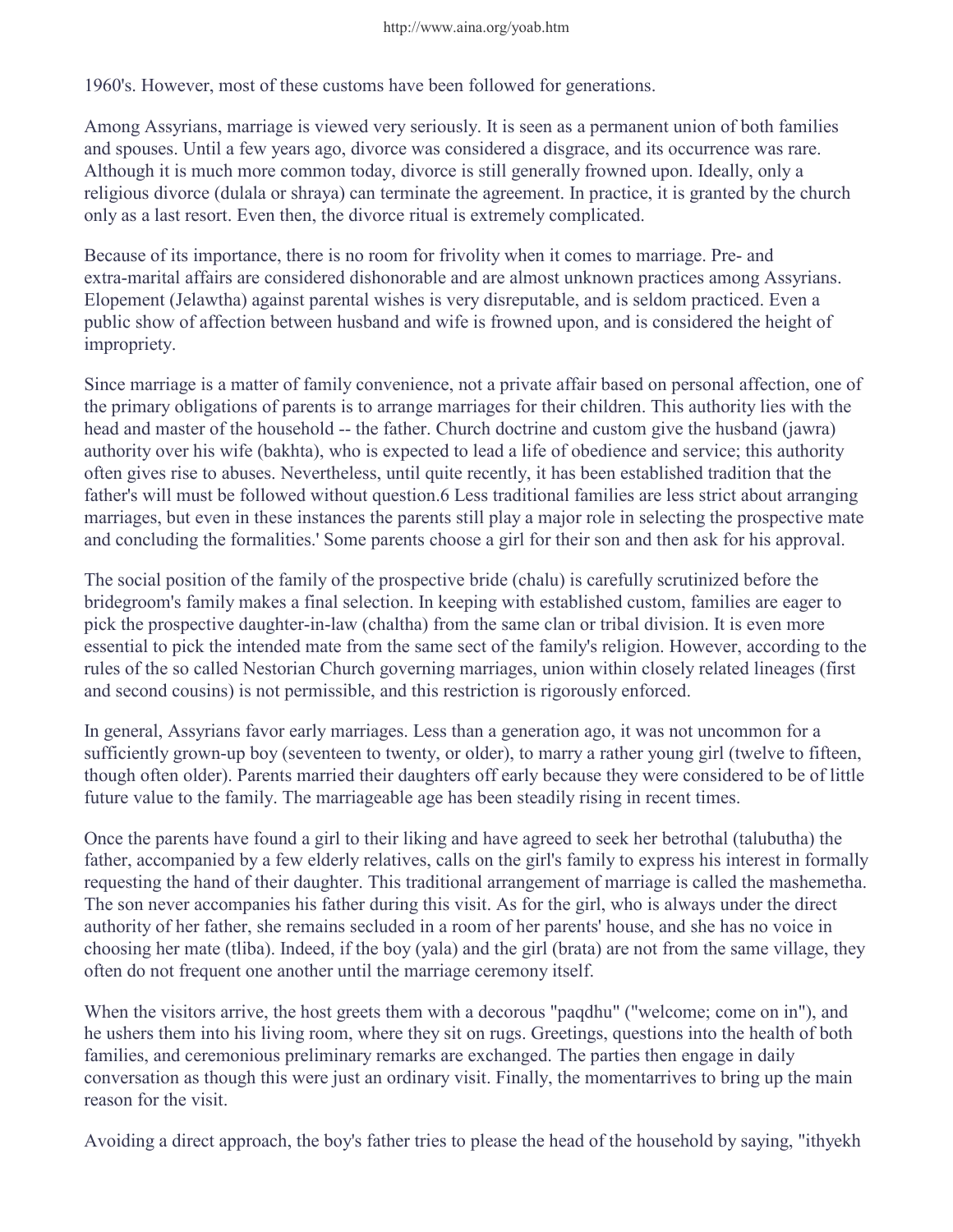reshan khetaya- w'aqlathan layeh." He then continues: "Perhaps you knowthe purpose of our visit. We have come to appeal to you to give your fair damsel to our son."

Before framing an answer, the host acts as though the purpose of the visit was a complete surprise to him. Respecting the ideals of kinship (khizmayutha), he puts this delicate matter exclusively in the hands of the close relatives sitting next to him. If they think favorably of the union, they will nod their heads, a gesture suggesting an approving reply. In this case, the host inclines his head and pronounces his agreement in a very polite manner: "We are honored to give you our daughter; for we know what a good shimma (reputation) your family has, and what a well-mannered young man your son is."

The boy's father then acknowledges his gratitude by kissing the hand of the bride's father. With these formalities completed, the guests are honored with delicious dishes, and often with a drink of araq. Both families decide upon a day for the betrothal ceremony, commonly called the matetha-d dhamanta or dewaqthad idha (betrothal contract), which is cause for celebration.

When the date for formalizing the engagement arrives, the boy's parents, together with his elder relatives (both male and female), walk together to the house of the prospective bride, wherethe betrothal ceremony will take place. There are always a great number of guests (arkheh) whoparticipate in the ceremony, and they arrive in a group for more dramatic effect.

As a rule, the qasha (priest) is also invited to witness the betrothal ceremony. He performs a long, elaborate betrothal ritual, followed by a ring ceremony (matewtha-d 'issaqtha). He designates two character witnesses (bakhtatha sowyatha-"matrons") to take the engagement ring to the bride-to-be, who is in a separate room with her close female relatives during the ritual. At this stage, the boy and the girl are legally betrothed, and it is considered binding.

The most important matter now is the amount of the betrothal money (niqda - bride price), which the bridegroom's family will pay to the father of the bride. The subject is brought up openly and immediately; the consent of the panies is the first condition essential for the validity of the marriage (gewara) The sum of the niqda is arrived at by bargaining between a number of distinguished people from both families. Generally, the social status of the groom's family determines the amount of the niqda. When the matter is settled to the satisfaction of both households, the boy's father will rise and kiss the hand of the bride's father, to show his courteous regard and gratitude.

Afterwards, the groom's party will offer elaborate gifts (pernitha) for the bride, to gratify the bride's family. Usually the pernitha includes a silver waist-belt (kamarra or hayyasa), bangle (qulba), gold bracelet (shibirtha) and gold earrings (qenashyatha), and sometimes a nose pendant (khezzemtha) or silver anklet (khilkhala) Also, the boy's father must make sure that both the bride's eldest brother and her mother's brother are generously remembered by giving each a gift (diyyari or qurusha).

It is only after all these delicate matters have been settled that the betrothal ceremony is climaxed with the traditional rice feast (khalta-d rizza) As a "reward" for witnessing the betrothal contract (idhmanta), the guests and the members of the groom's party partake in this meal. Afterwards, a party is given for the night long entertainment of both families and their guests. The wide circle of khulqaneh keeps drinking araq and singing rawatha until the break of day. In the meantime, the women's retinue (barbiyyeh) sings the folk songs of lilyana.

The wedding ceremony, and its lengthy celebrations, occur soon after the betrothal. Custom suggests that the engagement must not be protracted; normally, it lasts two months. The nuptial festivities will be celebrated at the homes of both families for seven days. The groom's family goes from home to home in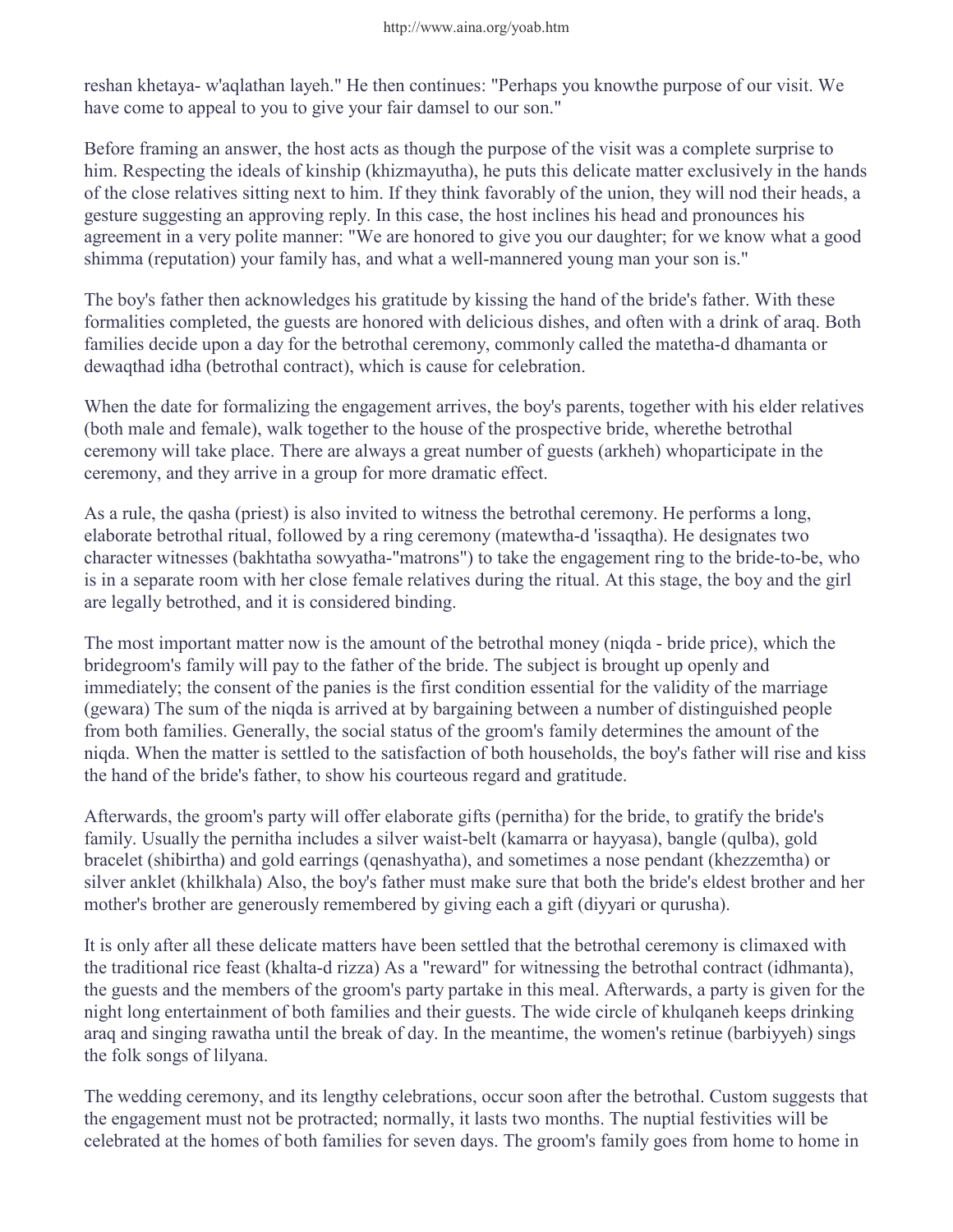the village, inviting everyone to attend the wedding. Likewise, distinguished people and relatives are also invited from the surrounding villages. Indeed, villagers always look forward to a wedding, which is a time for general merrymaking.

The rite of the groom's bathing (kheyapta-d khitna) is a ceremonious occasion, and it initiates the wedding ceremonies. Tradition demands that the groom must be spiritually ready and clean in all ways for his wedding. Close relatives and friends of the groom's family are invited to participate in the ceremony, which occurs in the late afternoon of a Saturday. The groom's best man and friends supply him with hot water, heated outdoors over a wood fire, while he sits on a small stool in a small booth (quprana), prepared for this purpose. As preparations are made for the bathing ceremony, the barbiyyeh continue serenading sweet lilyana outside the quprana. After the ritual bath, the groom's friends array him in his clean, colorful wedding apparel (julleh-d khumala), with a white conical cap (kusitha or sarkulawa) adorned with ostrich feathers, and adjusted in the manner of young men.

The groom and a large crowd of his relatives and close male friends, followed by a retinue of young barbiyyeh in elegant dresses and jewelry, proceed slowly to the bride's house in a joyous procession. Friends and relatives invited from neighboring villages also join the group. Village children crowd alongside or trail behind. And, as no wedding procession is delightful without music, a band will lead the group, playing the dawla and zurna.

For dramatic effect, upon reaching the vicinity of the bride's home (betha-d chalu), the groom's party announces the arrival of the enormous procession by shooting their guns (draya topatha) in the air. The younger members of the groom's party start dancing the vigorous style of khigga and shaikhani in the open space of the bride's house, to the excited notes of the zurna and dawla. But while the jubilant relatives and friends of the groom drink or dance, and sing at the tops of their voices, the bride's male relatives (nasheh-d chalu) sit in a stolid manner.

Custom dictates that they may not yet express any rejoicing. The bride, also, silently remains behind the scenes, flanked by a number of attendant bridesmaids and female companions, all in a great state of fuss and excitement. Close friends, including her qarEwta (maid of honor), help her wash and dress. Her hair is plaited so it will hang down her back in two large braids. A headdress (pushiyya), swathed with black material and encrusted with tinkling gold and silver coins (sarkalla), adorns her head. She wears a long elaborate gown of cinnamon velvet inwrought with gold or silver thread. A silver belt (hayyasa) of great value and beauty is tied around her waist. Then she puts on the gold and silver jewelry given to her earlier by the groom's family. Finally, a long, opaque veil of pink muslin (khippu) conceals her head and face.

When all is ready, the groom's mother, along with her close female relatives, is invited to see the beautiful chalu. The barbiyyeh greet and welcome the mother by chanting special rhymes in her honor. They also praise the beauty and extol the virtues of the bride. The proud mother comes close to the bride, who at this time is sitting, hands in lap and head inclined, as a courteous expression of esteem for her future mother-in-law (khematha). The mother lifts up the veil and kisses the head of her future chaltha.

A festive meal is now given by the bride's parents for the guests. Drinking, singing and folk dancing continue far into the night, and then, as is the custom in village communities, the procession of the bride and groom starts for the church in the early morning.

Covered with the khippu, the bride is conducted in a stately fashion to the village church by her parents and bridesmaids. The groom's party marches to the church in a large entourage, with the groom and his qartwa leading in front. The church bell (naqusha) strikes to mark the beginning of the burakha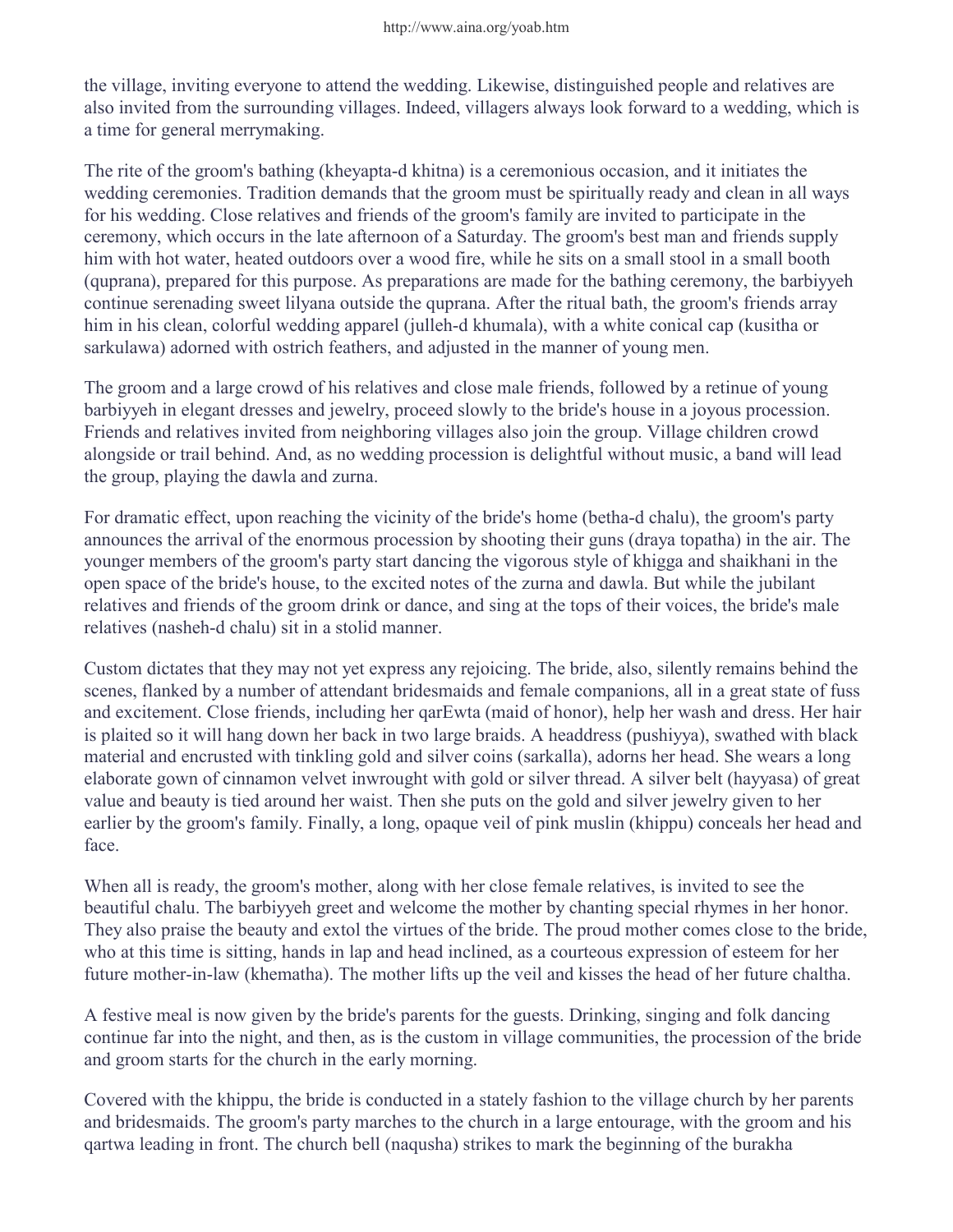(marriage service).

As a rule, the traditional burakha is performed on Sunday, and 4:00 a.m. is the ideal time. The Assyrian nuptial rite is long; its ceremony, which consists of a series of benedictions (burkatha) and special prayers (slawatha) assigned for this occasion, lasts about two hours.38 To begin, the officiating priest descends from the altar (madhebkha) in his surplice (m'apra), followed by the deacons, all dressed in vestments. The solemn bridal pair, with the best man and matron of honor standing at their sides, steps forward and stands before the priest, with the bride taking her place at the groom's left.

A silken cord twisted in red and white, which has bcen blessed by the priest (the so-called "crown of betrothal" -- klila), is now tied around the head of each the bride and groom. This is the emblem of the tying of the matrimonial knot and a reminder to the husband and wife to be faithful to each other. The bride and groom are each asked whether or not the marriage is of their free will.

In addition to the religious rites, there are several folk customs which are commonly observed during the wedding ceremony, and which show no inclination of dying out. Through the centuries, popular belief has held that the evil eye (ena bishta) and envious thoughts in some persons may cause great physical harm or sometimes even death. For this reason, during the ceremony the groom's male relatives (generally the most closely related) stand guard outside the church against the evil intentions of those believed to have the supernatural power of bewitching.

The influence of black magic (kharrashutha), it is believed, may cause lack of love between husband and wife, or sterility (aqrutha). It is also a common ritual for a female relative of the groom to stand behind the bridal pair

and repeatedly open and close a pair of scissors during the ceremony. It is strongly believed that the scissors act as a protection against bewitching from a jealous evil eye(ena khassamtha), whether it occurs before or after the ceremony. To further ward off evil and mischief, a cross-shaped pair of needles is usually stuck into the back of the groom's coat. The cruciform shape of this ornament, it is believed, possesses the power of protection to repel the effect of the evil eye. Not only do these needles help save the groom from misfortune, they are also capable of turning wickedness against the mischievous (bisha).

Not to be overlooked is a practice among the Baznayeh Assyrians. The backs and shoulders of the officiating priest and deacons, these Assyrians believe, may become the abodes of little demons (sataneh daqiqeh) during the ceremony. The shoulders of the churchmen are pricked sharply with pins or needles, to dispatch the harm of the devils. Needless to say, these pricks may distract the clergymen and lead to commotions that interrupt the ceremony.

As the ceremony proceeds, the priest rests his hand on the head of the groom and then that of the bride, as he recites more slawatha-w burkatha (prayers and blessings). The groom is asked to hold the right hand of his bride, while the priest holds the cross aloft and blesses the couple.

After chanting over the heads of the bridal pair, the priest explains the meaning of marriage and the duties of both husband and wife. He then asks the groom and his bride whether they undertake to love, cherish, and honor each other. When they comply, the priest administers the marriage oath.

Finally, the qasha puts the marriage rings into a bowl of wine in which an amount of sacred khnana has been sprinkled. After blessing the rings, the priest takes them out of the blessed wine and hands them to the bride and groom, who place them on their fingers. As a reminder of their common destiny, the priest lets the groom and the bride sip from the bowl of wine, swallowing the khnana with which the wine is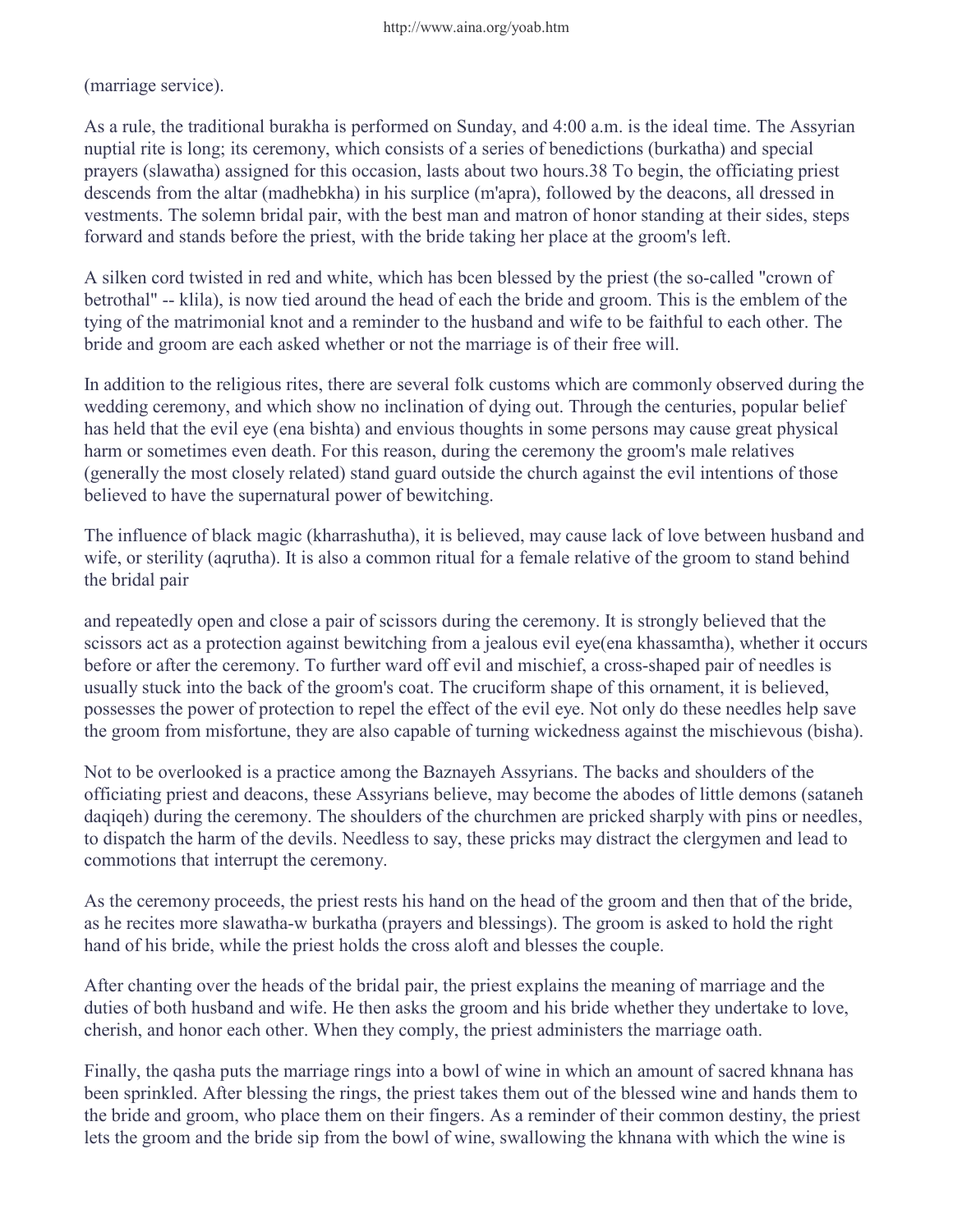mixed. As she raises her heavy veil to sip the wine, the groom has the opportunity, perhaps for the first time, to see the face of his bride.

The service ends with pronouncement of the pair gawra-w bakhta (husband and wife). After the priest tells the couple, "Alaha-m barikhlokhu" ("may God bless you"), the groom's mother steps forward and throws raisins, dried figs and walnuts (and sometimes coins) over the khitna and chalu. Children immediately congregate to benefit from the pickings. The mother blesses and kisses her son then kisses the head of the veiled chalu. Relatives congregate to offer good wishes and congratulations: "Hawethu brikheh, w'alaha yawilokhu khayyeh yarikheh-w yaleh" ("May both of you be blessed, and may God grant you long life and many children").

Escorted by the khulqaneh and barbiyyeh, the newly-married couple is now led in a large procession to the bride's household. A reception and feast ( tamtha - breakfast) is prepared for the newlyweds and guests. The usual blessings are recited, along with special blessings appropriate for the event. Since this is a farewell occasion, the bride's father spares no expense in making the party magnificent. Folk dancing, the singing of raweh and lilyana, drinking, eating, and gunfire are all part of the festivities. The veiled bride, though, simply sits and watches.

Toward evening, the rejoicing reaches its climax when the time comes for the bride to leave her family's household. The newlyweds, together with the groom's family and all the guests, form a procession and march toward the house of the groom's father, the new home of the bride.

Sobbing behind her veil at parting from her parents, she bids farewell to her parents and other members of her family.44 The bride and groom, surrounded by a crowd of khulqaneh and barbiyyeh, walk slowly to join the procession. Close relatives of the bride accost the groom and ask for diyyariyyeh (gifts).

When the procession reaches his home, the groom climbs on top of his house and tramples down the clay roof. He then escorts his bride to his father's house amid an immense concourse of spectators (emparjaneh). As the bride draws nearer to the door, the mother-in-law welcomes her to the new home and again empties some raisins, walnuts and figs (yabisheh-w teneh-wgawzeh) from a clay jar (pathorta) onto the bride's head. From another container, she grabs a handful of rice and wheat, mixed with salt, and throws it on the bride. The symbolic purpose of these rites is to protect the groom from impotence, and to ensure the fertility of the bride. Before she enters the house, the bride shatters the pathorta; from a third jar, she takes out some butter and anoints the door.

These rituals performed, the groom leads the veiled bride to her place of honor, a special chamber in the house called Beth Gnuna (the Bridal Chamber). A gaily-colored blanket (gnuna), symbolizing the home established through marriage, hangs behind the "throne" (kursi-d malkutha) of the "king" and "queen". The so-called "royal tree" (ilana-d khitna), decked with apples, pomegranates and quinces, stands nearby. The tree and its fruit are considered a symbol of peryutha (prosperity).

Ordinarily, a week of festivities (nowadays only three or four days) follows at the groom's home, the great part of which is spent eating and folk dancing. During this time, the bride and the groom are not permitted to leave their "throne" or their wedding guests. When the guests have gone home late each night, the newlywed couple, together with the qariweh (the best man and the matron of honor), retire to the nuptial chamber, where the four sleep separately.

Custom forbids the newlyweds to sleep together until the week's festivities are completed. The morning of the second day, after the groom's mother has again lifted the bride's veil and kissed her, the newlyweds join the raqadheh (folk-dancing team) amid the circle of emparjaneh (bystanders). Waving a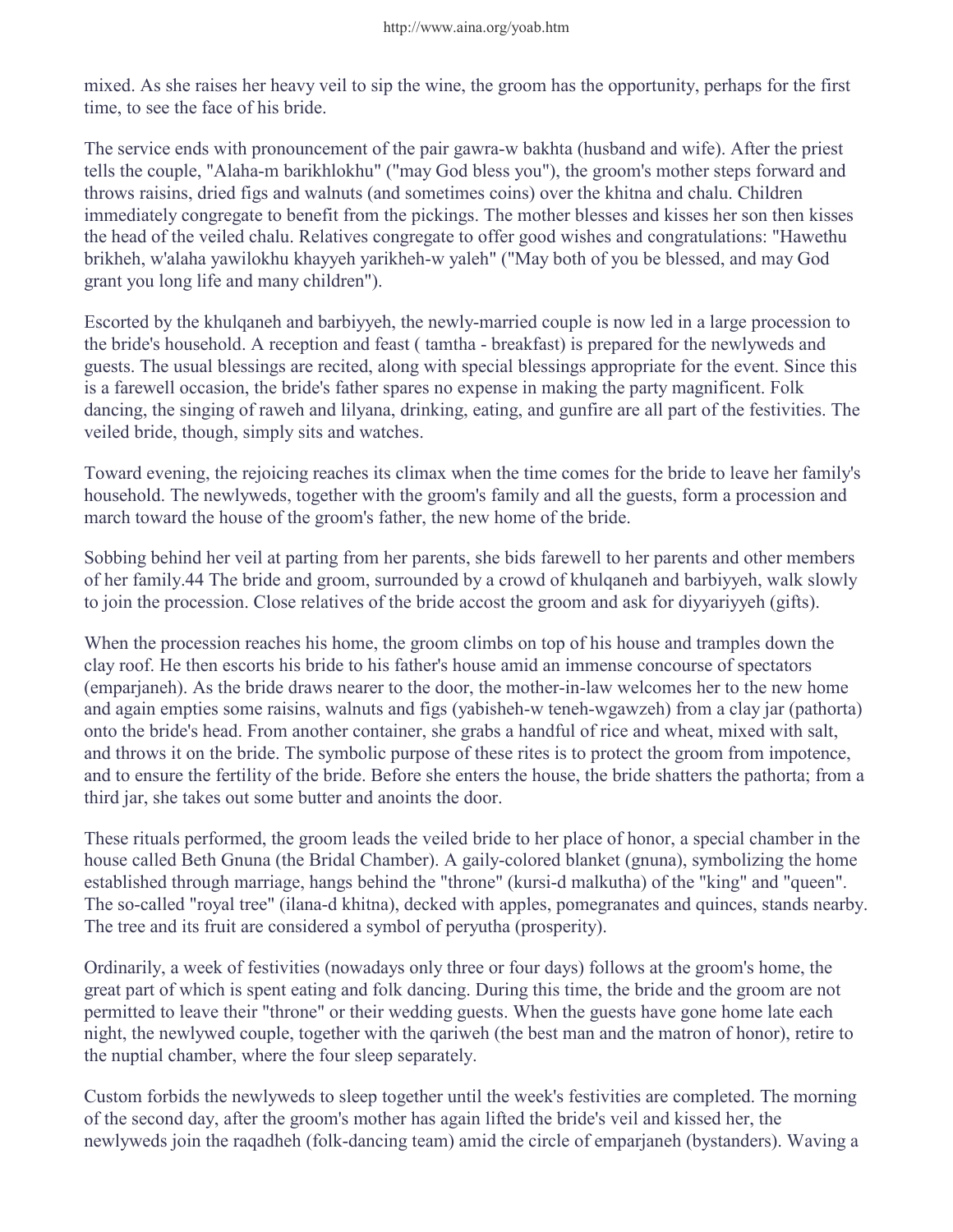colored yalikhtha (handkerchief), the groom leads the team of dancers.

His wife, still veiled and covered with her jewelry (khashlatha), holds his hand and dances next to him, at the head of the team. The drum beats more strongly and a continuous stream of chipyatha (bullets) are shot in the air. In the meantime, one of the barbiyyeh sings a couple of rhymes (zawga-d bandeh), which are chorused by other barbiyyeh and khulqaneh as they stamp in a circle. Here the "charm competition" (mattetha-d tarkha) begins. Young barbiyyeh vie for the honor of being chosen the most charming and most beautiful. The girl who displays the most charm (shupra), and the most handsome young man (jawra shiklana) are each awarded a floral garland (tarkha). The couple joins the dancing circle next to the bride as guns are fired again.

When the week-long festivities near an end, the priest appears to recite the final prayer (qetarta-d gnuna), a ritual of blessing. Friends and guests congratulate the newlyweds with the blessing of, "Alaha-m barikhlokhu-wyawilokhu yaleh-w khayyeh bassimeh" ("May God bless you and grant you children, and may your life be happy"). This ritual is locally known as "megaletha-d patha-d chalu" (the uncovering of the bride's face). Guests kiss the heads of both newlyweds after raising the veil (khippu) of the bride, and they put their (monetary) gifts on the table. Every guest is obligated to praise the chalu. At this point, the wedding is considered over.

The following Sunday, the groom takes his bride back to his father-in-law's home to acknowledge his gratitude. During this ritual, called shorela, raisins, figs, and walnuts (typical symbols of life and fruitfulness) are tossed over the heads of the bridal pair. The groom and bride then stay overnight with their in-laws. The next day, for the last time, the bride is led again in a procession to her new home.

### B. Childbirth and Baptism

Just as with marriage, Assyrians follow a particular set of customs when a child is born. Historically, Assyrian fathers prefer sons to daughters. The birth of a first-born boy is a very happy occasion, especially for the father and relatives. A son is the object of much love and tender care, while a brata is not as well received. This attitude is especially characteristic of traditional families, although today the sex of the child is not as important an issue as it used to be.

Home births are usually aided by a neighbor who serves as midwife (mehaslantha). In most cases, delivery takes place on the floor, behind a blanket hung to screen the mother's bed, or in a separate quprana. Immediately after birth, the newborn baby is wiped with salt, then wrapped in qemateh (swaddling clothes). The baby is bound tightly, with his arms at his sides and his legs pulled down, to keep him from moving while sleeping. A piece of cotton cloth, folded into a triangle, is wound tightly round the head. The baby is then strapped down tightly with cloth bands (banoodeh) attached to the frame of the wooden dudiyya (cradle). Lying on his back, under a mosquito net (mistik), the child is unable to move for long hours. For the infant's bowel movements, a wide mouthed jar (qusriyya) is placed in a hole through the middle of the cradle and its mattress. In addition, a wooden tube coated with wax (bellorta) is placed between the baby's legs to carry urine into the jar. The cradle serves as the child's bed for at least twelve months.

Babies are often nursed by relatives until their mother's milk begins to flow. When the baby cries, his mother kneels upon the floor to nurse him. If he continues to cry, his mother rocks him and lulls him to sleep. If she is busy, the baby's grandmother (tota) or older sister (khatha) or brother (khona) keep rocking the cradle until he falls asleep. If the child has a stomach ache or dyspepsia (majaztha-d hanaweh), his mother will give him some very sweet tea. Weaning (qetetha m-khilya) begins gradually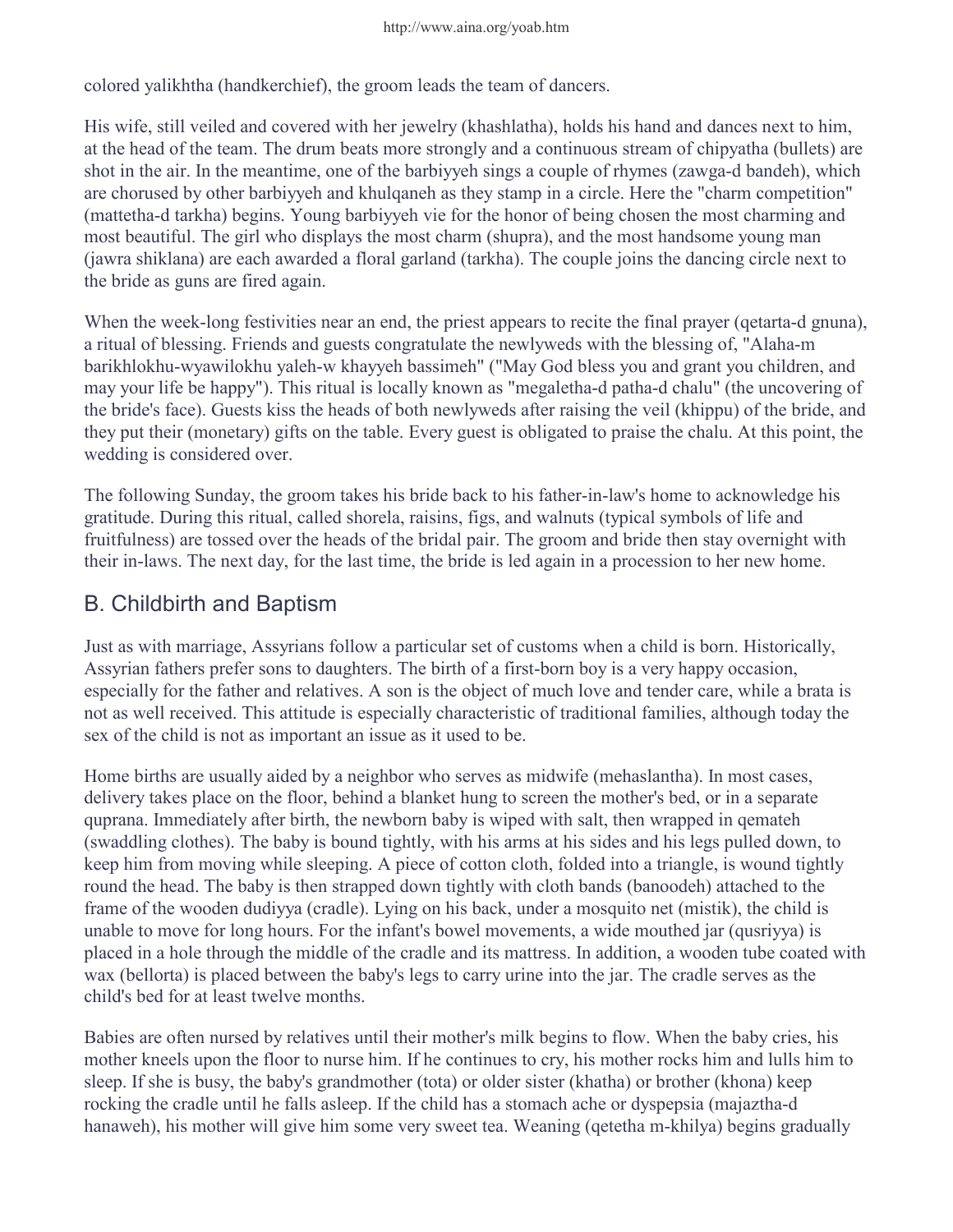when the child is a little more than one year old.

Custom requires the mother to remain in seclusion and not have a bath during the 40 days following birth. If the newborn is a girl, the seclusion period is extended to sixty days. Every day, female relatives and neighbors bring jars of nutritious food for the mother. Other relatives pay congratulatory calls upon the parents and bring gifts, usually pieces of cloth, for the baby and his mother. They offer congratulations: "Haweh brikha yalonkokhu-w 'alaha natirreh tlalekhu" ("May your newborn son be blessed, and may God preserve him for you").

During her seclusion, when she is in bed, the mother keeps an iron tool under her pillow to protect against evil spirits. If she moves around the house, she must carry the sharp tool with her; and when she sits, she places the piece of iron beside her, in the hope of repelling the evil influence of the monster "Lilith" (Lilitha). At the end of this period, the mother must take a ritual bath (purificatory rites) and then go to church to be blessed.

For further protection against the evil eye, when the baby is three days old, his godmother takes him to church, where the priest prays over him. The child is not to leave home again until he is forty days old. It is also customary to burn incense (bissma) in the corners of the baby's room to ward off evil spirits. A copy of the New Testament (Syriac version) is always kept beneath the infant's pillow, as are charms such as a sharp iron tool, a turquoise or blue bead, or a tutitha (amulet) containing significant phrases from the Scriptures. Some mothers also keep their boys dirty and ill clad or dress them as girls until the age of seven, to reduce the risk of harm from the evil eye (ena bishtha).

The naming of the newborn is generally the father's decision. The paternal grandfather's or grandmother's name (shimma) is usually preferred. Babies are never named after older living relatives, nor after a brother or sister who died in childhood or early youth. Most traditional names are taken from the Bible or the saints. Today parents prefer truly Assyrian names such as Ninos, Sargon or Ashur for boys, and Ishtar, Nineveh or Nahren for girls.

Baptismal rites (Rushma-d mamuditha) are usually performed when the child is forty days old, at the beginning of the "second period" of life. Sometimes the child is baptized earlier, especially if he is expected to die. Accompanied by his parents, grandparents, and godparents, the child, is taken to church. The godparents present the child, wrapped in a white cloth, to the deacon, along with the baptismal crown (klila -- a white silk ribbon).

The priest alternates recitals of certain Psalms (mazmureh) and prayers ( slawatha) with the deacon, and then consecrates the baptismal water in the gurna (font). Holding the sliwa (cross) and the iwangaliyon (gospels), the priest makes the sign of the cross three times over the water, to which he adds three drops of sacred oil. The deacon then presents the child to the

priest, who immerses him three times into the font, saying, "ebshim awa, wawra, w-rukha-d qudhsha" ("in the name of the Father, and of the Son, and the Holy Ghost"). The priest then anoints the infant's entire body, and makes the sign of the cross on his forehead. The deacon takes the child and hands him back to his godparents, who dress the child in his baptismal clothes and tie the crown around his head. The ceremony is followed by a feast at the parents' home.

#### C. Death and Burial

Assyrians observe a prescribed ritual of mourning when a death occurs. When someone is at the point of death, the local priest is called in to administer the bukhra (holy bread) and pray for him. After the priest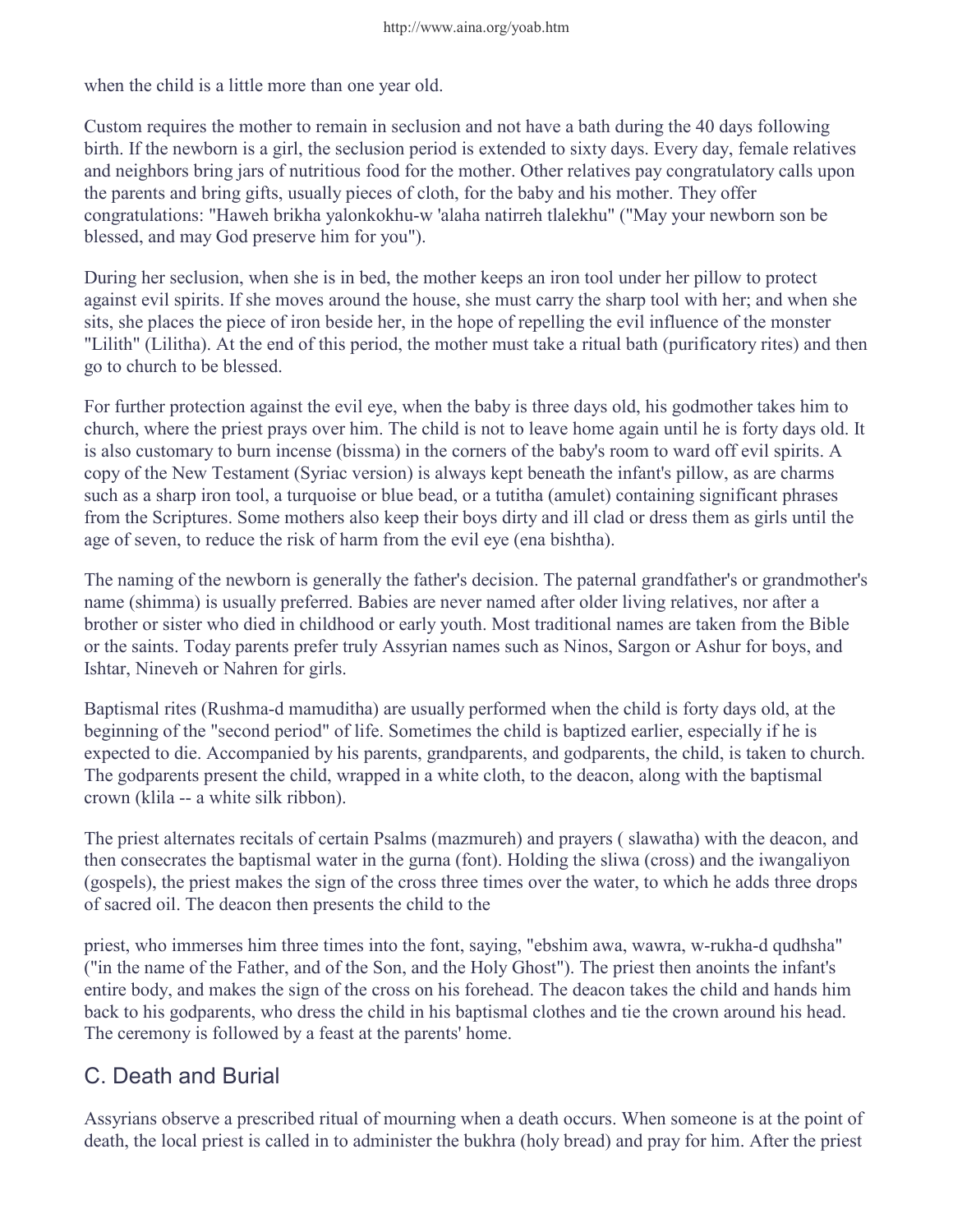gives a benediction, relatives and close neighbors accompany the person during his final moments.

The death is announced to relatives and friends by the deceased's nearest relative. This customary to first notify the village priest in order to make arrangements for the funeral service and burial. Church bells (naqusha) are tolled slowly. Immediately after the death, bereaved women stop wearing colored clothing and ornaments and dress instead in plain clothing, sometimes wearing their clothes inside out. Bereaved men in the family do not shave or comb their hair until the first days of mourning have ended. Some refrain from eating on the day of death.

It is a binding custom to bury the dead very quickly, on the day of death if possible. Wakes, or the postponement of burial for any length of time, are completely foreign concepts to Assyrians. Cremation is also alien to Assyrian tradition and is strictly forbidden. Funeral arrangements are simple, and the service is usually performed in the house of the deceased. The coffin (sanduqa) is made of plain wood and unadorned. Flowers are considered inappropriate while in mourning, for they are a symbol of joy. Today, these rituals and restrictions are less rigidly observed, particularly among those living in the West.

Relatives gather for a last farewell before the deceased is taken to church. Neighbors and friends also arrive to console the family of the deceased, offering such ritual expressions of sorrow and sympathy as, "nuhra-l mitokhu" ("may the light shine on your dead"). The bereaved sit on mats or rugs on the floor. Although they try to hold back their emotions, the men sob loudly, while the women weep, sing laments (jnanyatha -- short, rhymed chants) and wail while beating themselves on the face and breast. If a husband, son or brother dies, it is considered even a worse family tragedy. In these instances, bereaved women may sprinkle dust or ashes on their heads, pull out their hair or tear their clothes and flesh with their nails. These unusual rituals are common only to Assyrians who have borrowed them from their Moslem neighbors.

The body is carried to the church on a wooden bier (twertha) for the funeral service (tishmishtha), which is usually conducted in a church room or in the church courtyard. The body is immediately taken to the church's public washing place, where two persons (of the same sex as the dead) familiar with the rites wash the body with warm water and prepare it for burial. If the village church does not have a place for washing the dead, the funeral service is conducted in the house of mourning.

The washing of the body is performed in strict accordance with the ceremony prescribed in the Book of the Dead. The corpse is first laid on its back, feet first when lowered. Using warm water and soap, the body is washed starting from the crown of the head and the neck, proceeding to the arms (right first), the chest and entire front, and finishing with the legs and feet (right first). The body is then turned over, and the procedure is repeated on the back of the body.

Finally, the body is put in an upright, sitting position and water is poured on the head three times. While the body is being prepared, the priest and deacons (shamasheh) conduct a lengthy funeral service (lasting more than an hour) amidst the incense rising from the perma (censer) carried by one of the deacons. The assembly observes the service in respectful silence. According to the Nestorian book of the Office of the Dead, the priest sings the hymns of the three mutwehs, each consisting of five prayers, two Shurayeh (portions of Psalms), and a unitha (anthem). Each mutwa concludes with three madrasheh (hymns) and two prayers. The rhymed madrasheh, delivered dramatically, are the most striking part of the service.

When the washing ritual is completed, the hands of the deceased are crossed on his breast. He is then clothed in his typical clothes and covered in a linen shroud (kurakha). The body is enclosed in a casket and brought before the assembly of mourners. Bereaved women begin again to cry and wail. After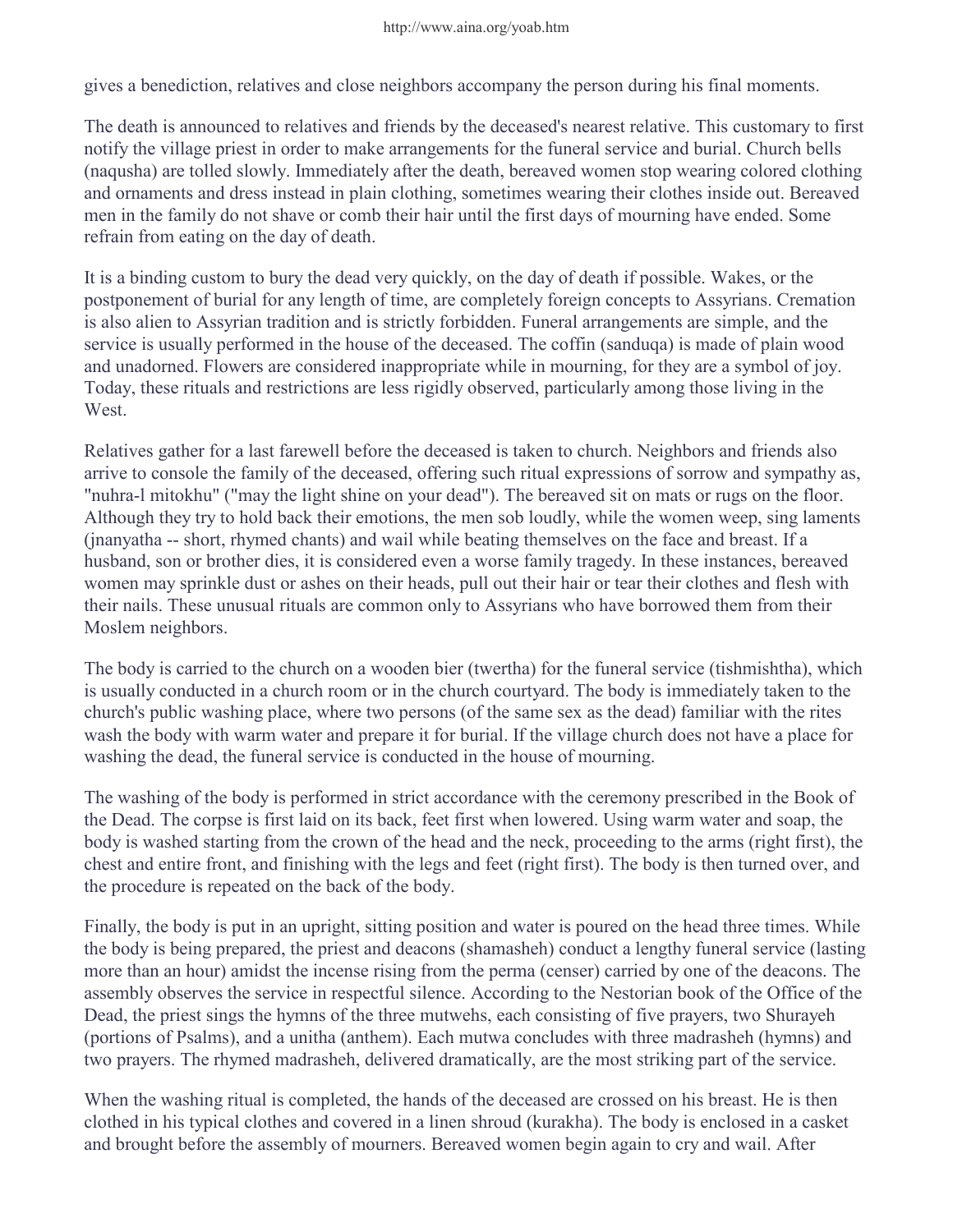making the sign of the cross over the coffin and spreading incense around it, the priest and deacons sing special chants about ths dead. The service concludes with a reading from the Scriptures (kethaweh qaddisheh), followed by several chants.

A funeral procession is formed and then heads for the cemetery, led by one of the deacons, who carries a censer and marches steadily ahead of the processional cross. Only men accompany the deceased to the burial ground (beth qewurwatha); female mourners, including the immediate relatives of the dead, are excluded from this ritual. According to custom, four men carry the coffin on their shoulders, although they are constantly relieved by relays of bearers. Along procession of mourners follows. Two formations of qasheh-w shamasheh (priests and deacons) alternate singing solemn verses from the long anthem (madrasha) of "Push Bashlama" ("Abide in Peace"), which causes the mourners to sob louder. Other special hymns and anthems are sung on the way.

Interment of the dead (m-khametha-d mitha) is performed in accordance with a prescribed ritual. When the procession arrives at the graveyard, the coffin is placed by the side of the excavation, which has been dug east-west so the dead will face east. One of the deacons burns incense by the head of the deceased and solemn prayers and hymns are recited by the two formations of clergy. The coffin is then lifted and lowered into the grave.

The priest takes up a handful of uprah (earth), blesses it, and scatters it into the grave. He holds a cross over the grave and makes the sign of the cross. Mourners come forward and sprinkle earth in the same manner. While the grave is being filled, and earth piled over it to form a rounded mound, the priest recites the concluding prayers ( Slawatha-d khothama).

He then blesses the grave by sprinkling blessed water (miyya-m burkheh) on it, and makes the sign of the cross three times, from top to bottom and then left to right. All the mourners also make the sign of the cross and say "amen."

At the end of the service, the priest scatters the container of holy water on the grave. Mourners approach to shake hands with the relatives of the deceased, saying, "haweh reshokhu bassima" ("may your head be healed"), or "Alaha manikhleh-w mrakhim illeh, u sanid libokhu" ("May God rest his soul and have mercy upon him, and may He comfort your heart").

Then all disperse and return to the house of the deceased's family. At the door of the house, someone with a clay water jug pours water on the hands of the men returning from the cemetery. As they enter they say, "nuhra-l mitokhu" ("may the light shine on your dead") and then sit in a room set aside for the men. Coffee or tea and cigarettes are served continuously. While the men sit and chat, the women sit in an adjoining room and continue to sing laments and sad lyric poems (jnanyatha). Everyone then eats food brought over by relatives and neighbors. Before the guests leave, they shake hands with the grieving family and express their sympathy. The family must remain at home for seven days, during which relatives and friends make visits of condolence (bassamtha-d resha).

Among the posthumous ceremonies, much importance is attached to the ceremonial rites of the "yomad itlatha" or "yoma-d bisma" (the "third day" or "day of offering incense"). Relatives and friends of the deceased commemorate the third day after burial in a Mass, after which the congregation, including women this time, accompanies the officiating priest and deacons to the

grave. Madrasheh and prayers for the peace of the soul of the deceased are offered and the priest sprinkles water that he has blessed on the grave.